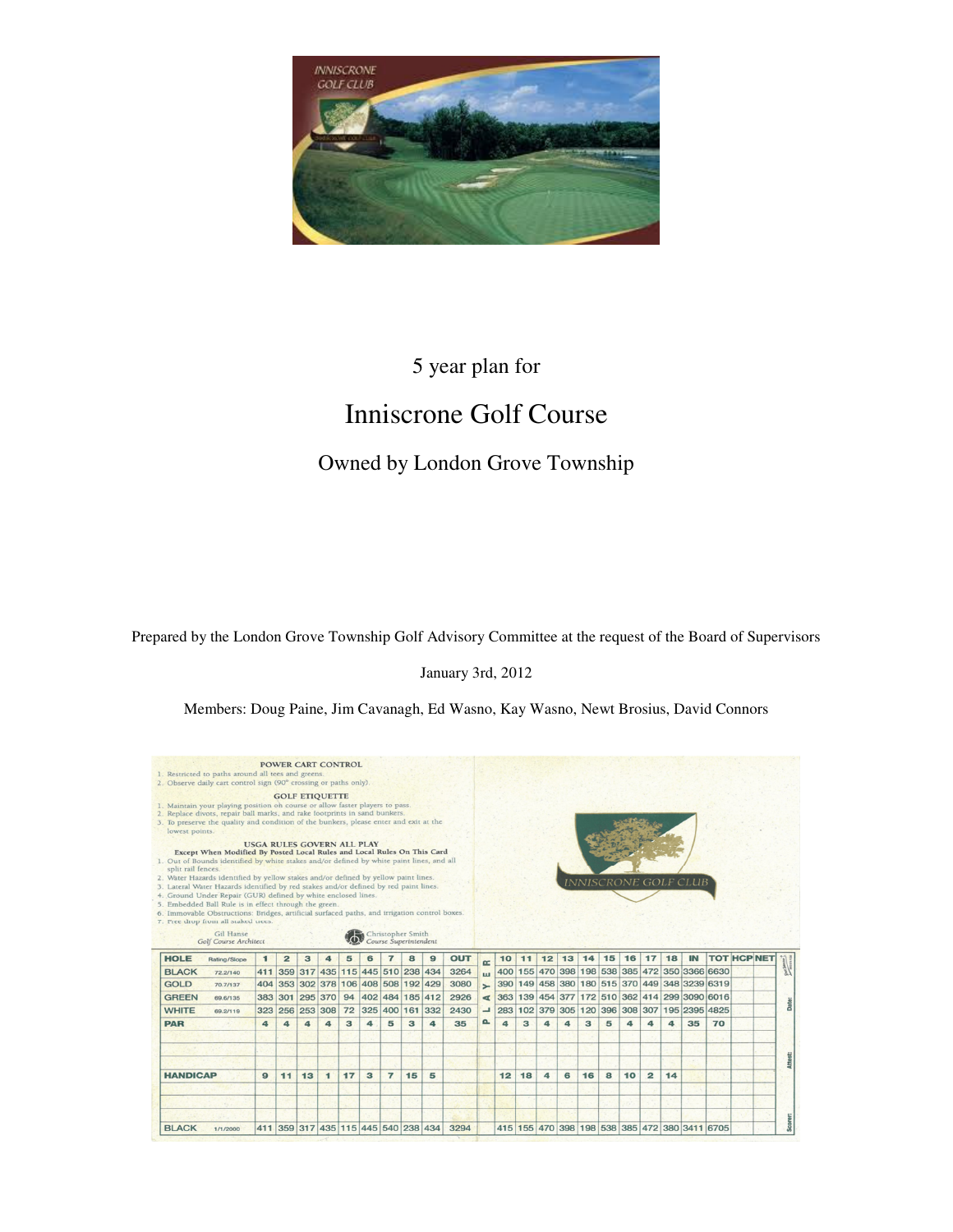## Table of contents

## Introduction

- I. Executive Summary
- II. Current Course Overview
	- III. Market Analysis
- IV. Competitive Analysis
	- V. Capital Needs
	- VI. Operations
	- VII. Possible Models
- VIII. Recommended Model

## IX. Marketing

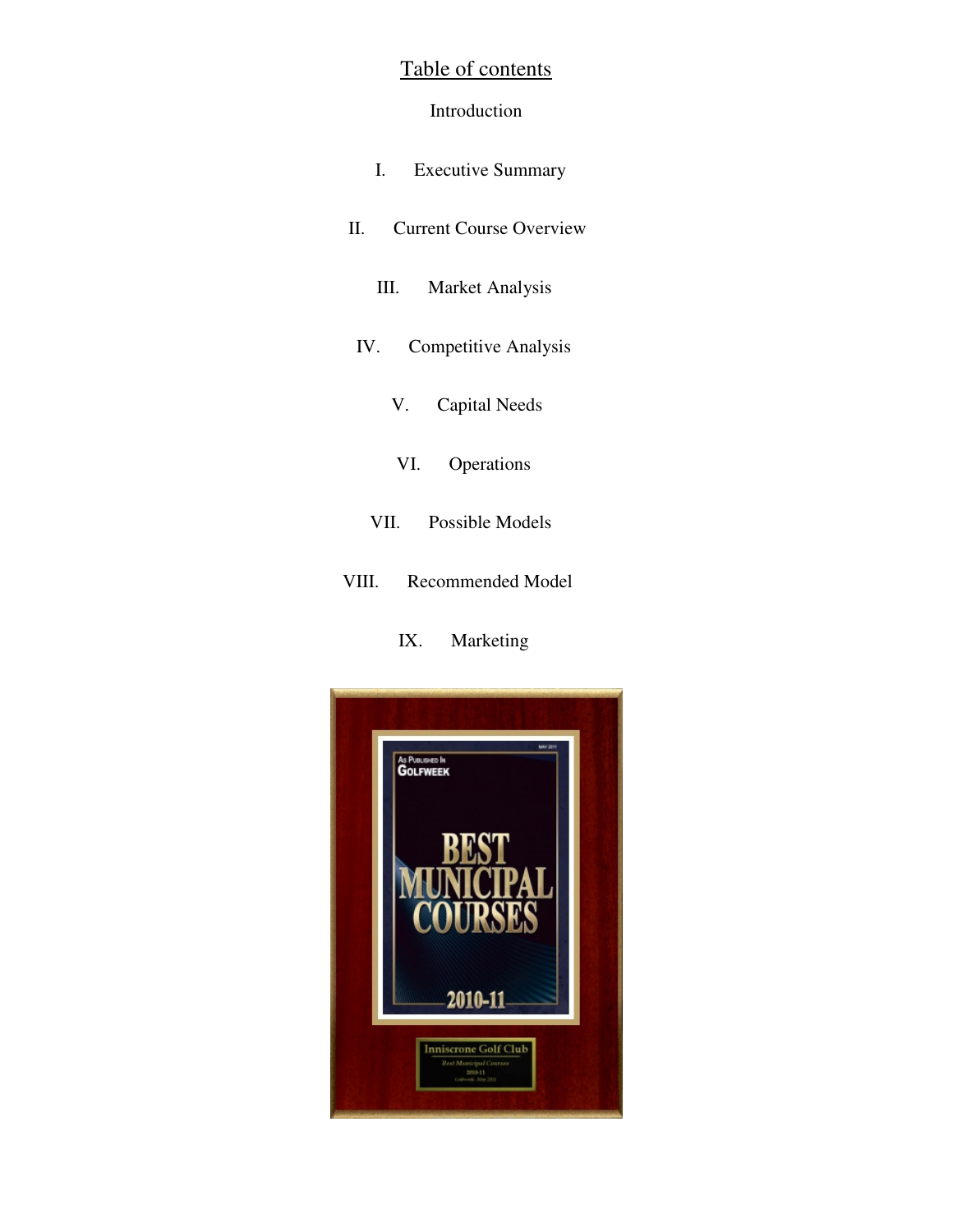### Introduction:

In April 2009 London Grove Township completed the purchase of Inniscrone Golf Club, an 18 hole golf course located entirely within the boundaries of the Township. In 2011, the Board of Supervisors authorized the establishment of the London Grove Township Golf Course Advisory Committee (GCAC). The primary purpose of the Committee is to provide consultation to the Township's Board of Supervisors to meet the objectives identified by the Township at the time the course was purchased. Specifically the objectives are;

- provide an additional source of and diversification of revenue for the Township,
- address the on-going need for land on which to spray treated sewage effluent, and
- serve as an asset to the Township.

This Five Year Plan is intended to provide a road map to achieve those objectives identified at the time of acquisition.

In addition to the Five Year Plan, the Committee is also submitting an Executive Summary of the plan and an independent course evaluation reports prepared by Mr. Tom Jackson, Gil Hanse, Atlantic Irrigation, and the USGA. These reports can be found as an attachment to the Five Year Plan on the townships web site under the Golf Course Advisory Board tab.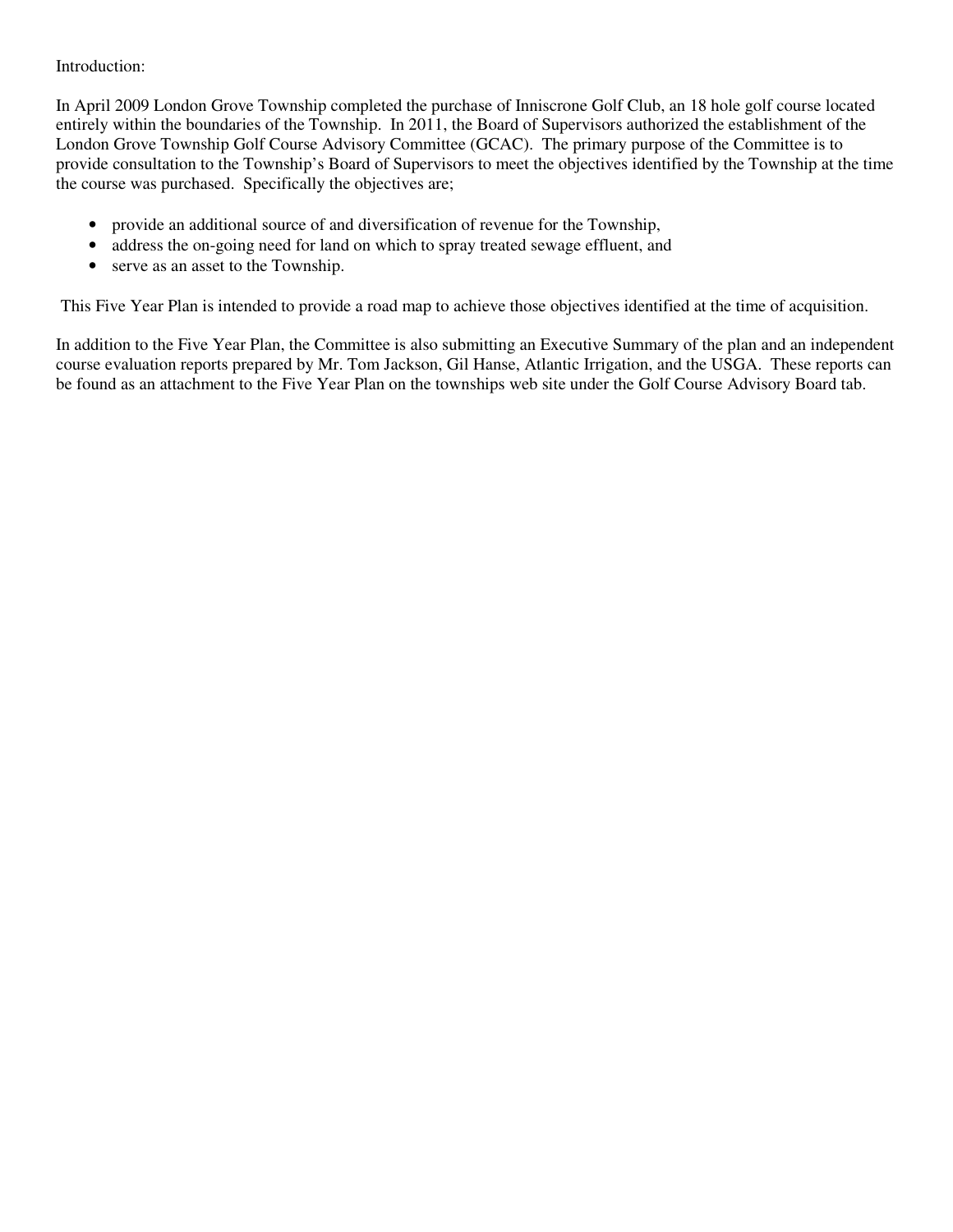## **Inniscrone Golf Course Five Year Plan Executive Summary**

#### **Background:**

Completed in 1999, the 18 hole golf course was intended to be the focal point of a large residential development called Inniscrone. The development plan also included the Township's first wastewater treatment facility. Upon its completion, ownership of the course was secured by an \$11 million mortgage. Since then, the course has witnessed a series of owners, with the Township becoming the sixth owner in its 10 years of existence in 2009. During this 10 year period the market value of the course has gone from in excess of \$11 million, value of mortgage at time of completion, to \$750 thousand paid by the Township for the 283 acre golf course.

Key points of this plan:

- The township should continue to own and operate this property as a golf course
- Inniscrone has not had a significant investment since it was opened in 1999
- The Township needs to invest additional monies to:
	- o Rebuild the infrastructure of the property
	- o Modify the course to increase revenue and reduce maintenance costs
	- $\circ$  Invest in newer, state of the art equipment and consider auctioning off most of the existing, nonfunctioning equipment listed as an addendum to this report that has no value to the operation.
- It is clear that without an infusion of capital in the near term the golf course cannot continue to operate without placing a financial burden to the taxpayers of LGT.
- We recommend a second BOS member join the GCAC and also be active in attending the monthly financial meetings with the operator.
- The GCAC is recommending that the current Management Company model remain in place for 2012 and that the model be reevaluated for its efficiency by September of 2012; if the Management Option is still underperforming then serious consideration should be given to the lease option model.
- The GCAC will review and process all the information that has been presented to the Committee from the "Jackson Report", input from the architect of the course, Gil Hanse and recommendations from the USGA. The goal will be to specify what priority improvements should be made to the course for as little cost as possible, both now and for future maintenance requirements. The best approach is to try and achieve "best bang for buck" regarding modifications to the course.

Township will have an opportunity to be revenue neutral, and perhaps even realize additional monies, by continuing this property as a golf course. Turning this golf course into a park will only guarantee a loss of over \$125,000 per year as the bond service will still require payment in the amount of approximately \$80,000 a year plus additional maintenance at a minimum of \$25,000 per year as well.

At the time of purchase in 2009 the golf course was and still is in "playable" condition due to on-going daily maintenance of the course. Since the initial construction of the course the major maintenance/capital improvements that are required of any golf course have not occurred. The primary reason for the lack of major maintenance/capital improvements can be attributed to the number of previous owners, five prior to the Townships acquisition, within a 10 year period. Needless to say the Township must be willing to make significant investments if they are to meet the objective of providing a revenue stream. These investments should address rebuilding course infrastructure along with modifications to the course to provide for increase revenue and profitability.

#### **Market Analysis**

Based on NGF (National Golf Foundation) Reports from the mid-1980s to the turn of the century, the number of golfers grew by about 50% – from 20 million to 30 million golfers. That is very substantial growth – a compound annual growth rate of around 3%. But since the year 2000, the number of golfers plateaued and has been slowly declining. The decline can in part be attributable to the prolonged economic down turn. As indicated in the following summaries, golf expenditure(s) for the average person/family is discretionary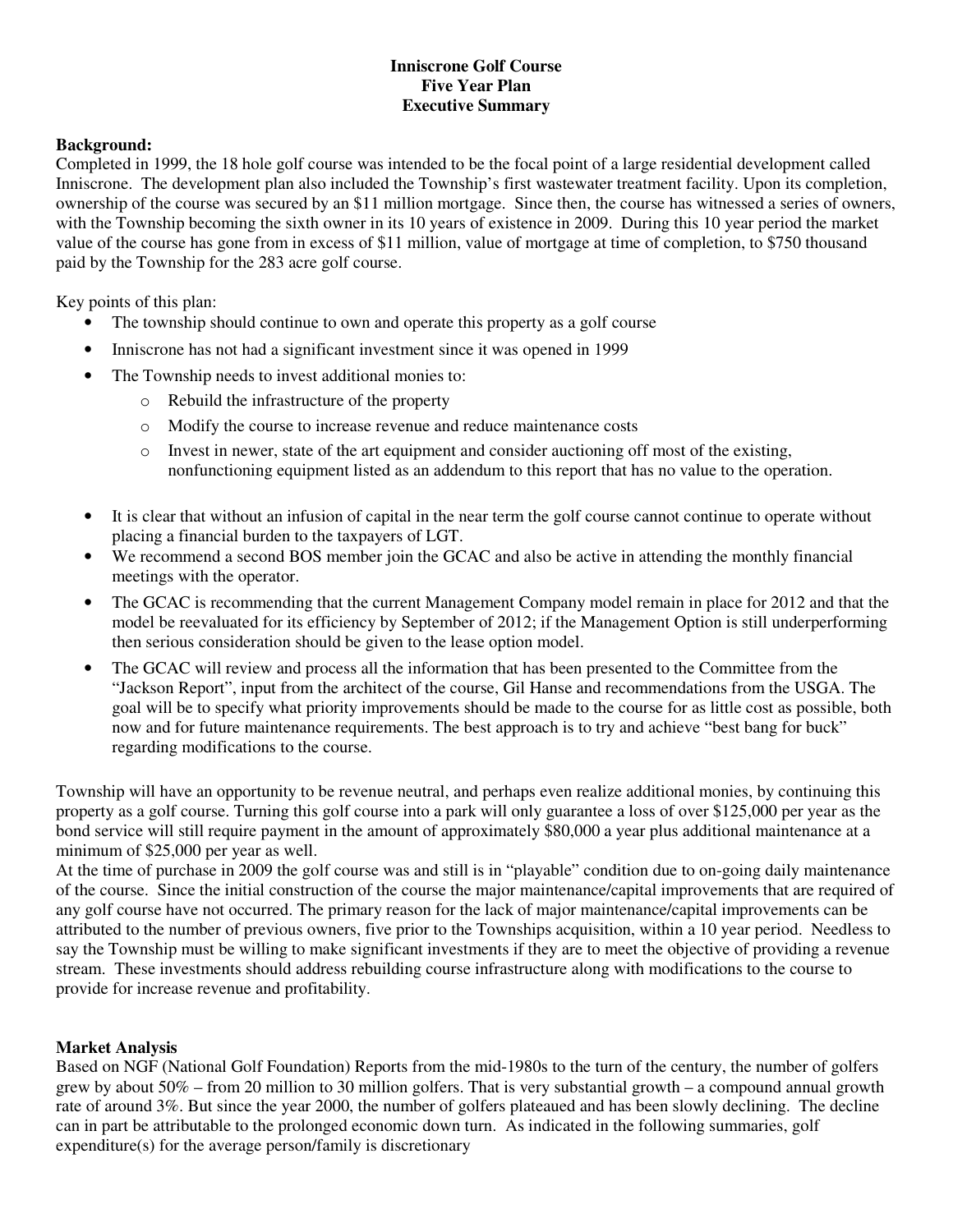## **Segments**

**Private:** The majority of operators say they are doing OK financially. But one in five is seriously challenged or approximately 750 clubs nationwide. On average, all clubs, have seen a drop in memberships and rounds. **Municipal**: Municipal Golf tends to get lumped into Public golf. The major impacts you must consider with a municipally owned course versus a privately owned public course are the tax advantages.

**Public**: The number of golfers is up 16% since 1990 while the number of golf facilities is up 24%. The result is the dilution of demand across the supply of golf facilities. Only about half of course operators report that they are doing well.

**Target Market/Clientele:** Details for this are contained in the Five Year Plan.

## **Competitive Analysis**

### Primary Competitors:

Loch Nairn, Moccasin Run, Wyncote, and Chisel Creek (all privately owned courses) Currently Inniscrone's greens fees are well positioned in comparison to the primary competitors as well as other nearby courses. Profitability is dependent on factors such as greens fees, accessibility, and playability for your target clientele and amenities. To be successful in managing these factors Inniscrone must address perceived shortcomings through its investment model.

## **Operating Models:**

The plan identifies three operating models: Lease Course Outright to Operator, Management Company, and Twp Employees Run Course. Going forward the recommended model is the Management Company model. Details on each of the model structures, pros and cons for each of the structures are detailed in the Five Year Plan

## **Capital Requirements:**

The plan identifies an initial capital requirement for calendar 2012. For the Township to realize the revenue objectives when purchasing the course it is imperative that the projects identified in the capital section be undertaken. Delays in the identified projects can adversely impact the sustainability of the course which then reverts to a tax burden on township residents.

#### **Communication/Marketing:**

It is recommended that a comprehensive communication plan should be developed that clearly informs Township residents of the decisions the Board is initiating.

 For non-golfing residents: London Grove Township should consider opening up this asset in ways that non-golfing residents can realize a benefits such as opening the Golf Course to the public in off season months to walkers. Limited outdoor winter activities, and the availability to residents to reserve the upper restaurant area for private parties and meetings.

Additionally there is a need to communicate to course customers the investment and operating direction that the course is undertaking that clearly states that they are being done to improve their Inniscrone golfing experience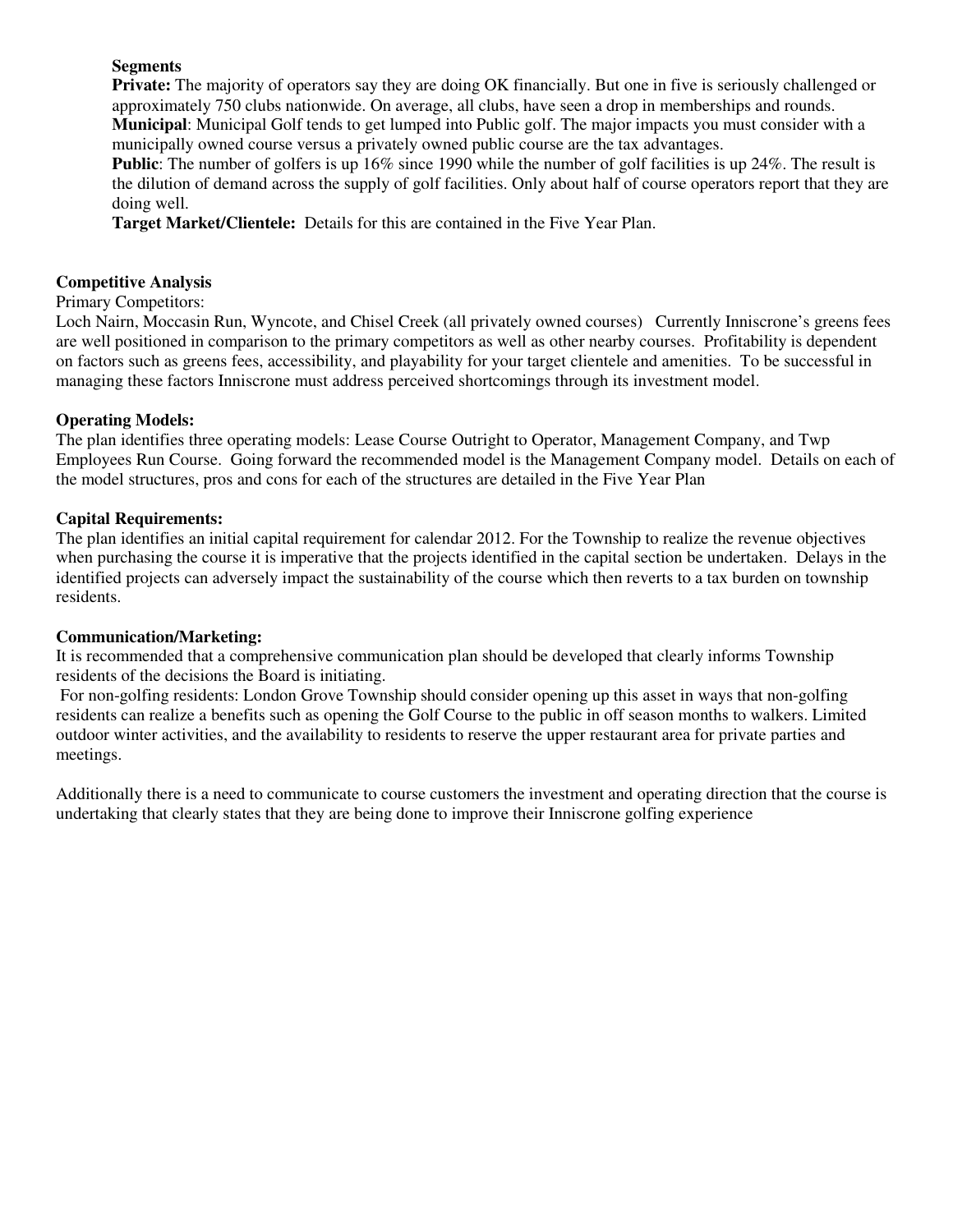## **Current Course Overview**

#### History of Course, Location, and Physical Features:

In the early 1990's a plan was drawn up to build a golf course community in London Grove Township called Inniscrone. The plan included 500 homes including townhomes, large single family homes and the first 55 and older community in the Township. The plan also included the Township's first wastewater treatment facility with 1080 available EDU's which would provide sewer and water to an additional 580 dwellings beyond Inniscrone. The plan was approved by the Board of Supervisors in 1996.

The golf course was designed by Gil Hanse as a private, very challenging course. The expectation was to have approximately 400 members and the price of a full membership was \$50,000. Two clubhouses were in the original plan a smaller one was built first between the front and back nine holes – it still exists today. Then a larger – much more elaborate – clubhouse was to be built near the entrance to the course on East Avondale road. When the course first opened some public play was permitted in order to build membership but it was very pricey – in the range of \$125 - \$150 per round. The long term plan was for the course to be fully private and not allow public play.

Construction began on the golf course in 1997. In 1998 the front nine was open for play. In 1999 all 18 holes were available for play and Inniscrone was listed by Golf Digest as one of the best new courses in America. The Exelon Golf Tournament was held at the course in the years 2001 and 2002 with notable players such as Jim Furyk, John Daly, Jasper Parnevik and Joe Durant playing golf in our Township.

This was an expensive project for the developers. When the course was finished and the initial preparations for housing were completed (and the water treatment facility was built) the entire property was appraised at \$26 million dollars in year 2000. The first community developed was the 55 and older community known as Traditions at Inniscrone. The first home was purchased in July of 2000.

In 1998 the course was owned and operated by a New York based company – National Fairways. Inniscrone was the 7th golf course in their portfolio. At that point in time they had an \$11 million dollar mortgage on the course with Alliance Bank.

In 2001 National Fairways fell into receivership and vacated 6 of their 7 golf courses – Inniscrone being one. Since Alliance Bank held the mortgage they became the new owner and operated the course.

Ultimately in 2002 Alliance Bank decided to eliminate the course from their books and the course was put up for a Sheriff's sale in Chester County. The course was then purchased by a local company named Tee to Green for \$5 million. At that time Tee to Green already owned Delaware National Golf Course which was previously the Hercules Country Club.

Tee to Green decided to leave Inniscrone very abruptly. In 2006 Tee to Green sold the course to Forewinds Hospitality, a subsidiary of Sawyer Real Estate Holdings. The price was \$3.5 million. Sawyer Inc. decided at that time to get involved with purchasing golf courses and also purchased Hartefeld Golf Course in Avondale, and Mountain Branch Golf Course in Maryland.

Ultimately in 2008 the Forewinds golf course experiment did not work out and they backed out of all 3 courses and turned them over to the parent company - Sawyer. All 3 courses have been sold but the State of Delaware has since contracted Forewinds to operate their Deerfield Golf Course in Newark.

For most of the year 2008 Sawyer owned the course and hired a former employee of National Fairways to be the on-site manager.

In April of 2009 London Grove Township became the 6th owner of Inniscrone Golf Club in its first ten years of operation. The purchase price was \$750,000 for 283 acres of beautiful open space.

On April 22, 2009 the Township signed a contract with KTEE & TTEE to operate the course on behalf of the Township. Today – Eleven years after the first home was sold the overall Inniscrone development (which includes Traditions at Inniscrone, Inniscrone View, The Preserves at Inniscrone and The Links at Inniscrone) is over 70% sold out and Ryan Homes is actively selling homes even in a very difficult housing market. The 1080 EDU's are fully committed and the new wastewater treatment plant is scheduled for completion by year end 2011.

The golf course remains the focal point of all of these 5 communities and over 120 of these homes have included a lot premium in the purchase price for a lot facing or backing up to the golf course. These lot premiums ranged for \$15,000 to as high as \$35,000 per lot. Using a conservative number of \$20,000 per lot means that the buyers of these homes have collectively paid approximately 2.5 million dollars to live on the Inniscrone Golf course.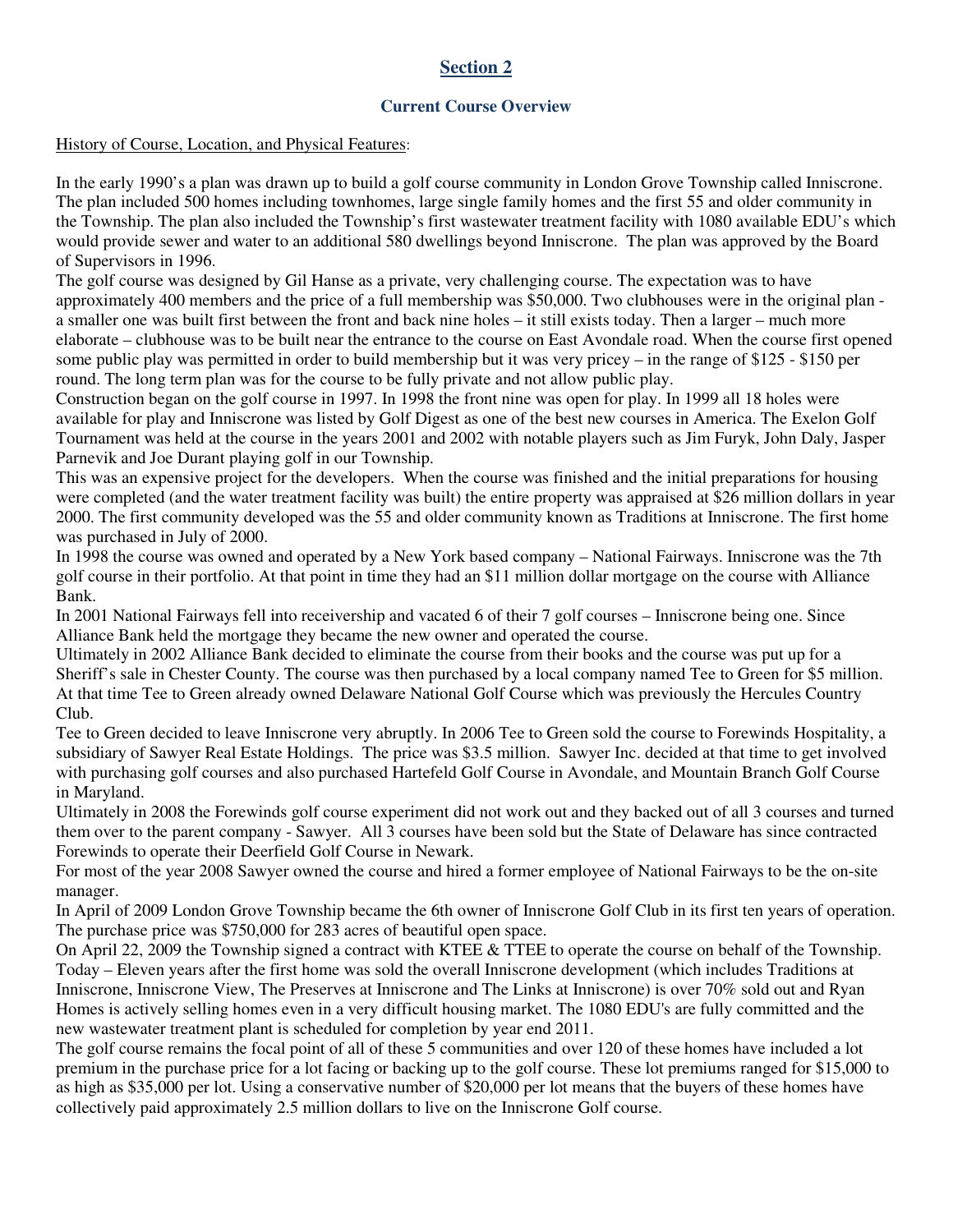#### Vision Statement

To insure the long term success of the Inniscrone Golf Course by transforming it from a private, limited membership golf club designed for low handicap golfers, to the most competitive daily fee public course in southern Chester County, Pennsylvania and northern New Castle County, Delaware.

#### OPERATING ASSUMPTIONS

- 1) That the Township will continue to own the golf course
- 2) That Township ownership provides the best opportunity for continuous and successful operation of the course for the following reasons :
	- a. The low purchase price provides the lowest debt load in course history.
	- b. The Township has significant tax advantages over a private owner
	- c. Unique synergies exist with the Municipal Authority, the Township employees and the residents surrounding the course.
	- d. The Golf Course Advisory Committee will continue to provide an ever increasing knowledge base and business expertise.

Strategic Objectives – to maximize the full potential of the course by - - - -

- Strategically managing a very targeted and effective long term investment process
- Improving the course in the most cost effective manner to make it more player friendly and thereby increasing revenue and reducing maintenance costs.
- Contracting and retaining a highly effective management team that is focused on the long term viability of the course while maintaining an excellent working relationship with the London Grove Township Board of Supervisors, the Municipal Authority and the residents surrounding the course.
- Insuring that any contractual agreements between any contractors and the Township are aligned with the Townships Strategic Objectives; that the conditions set forth are legally binding and that they are monitored on an ongoing basis.
- Insuring that the best possible business and accounting practices are established, maintained and sufficiently audited.
- Providing sufficient opportunities for continuous improvement of all operations though ongoing benchmarking of the best practices of other municipally owned golf courses
- Establishing and insuring the most cost effective course maintenance program possible.
- Updating the 5 year plan on an annual basis

So that the Inniscrone Golf Club becomes an ever increasing asset and a source of pride for the residents of London Grove Township providing recreation, open space and affluent spray opportunities.

#### Current Organizational Structure:

OWNER (S) – London Grove Township – under the direction of the Board of Supervisors

#### OPERATOR – KTEE & TTEE Inc.

 AGREEMENT TERM – Between the above parties with an initial term of four (4) years and eight (8) months commencing April 23,2009 and ending December 31, 2013. The Township has sole and absolute discretion to terminate this agreement upon 60 days written notice or at any time after December 31, 2011. The contract with the previous management was terminated by the BOS in December 2011 and a contract is being negotiated with Heathland Hospitality Group.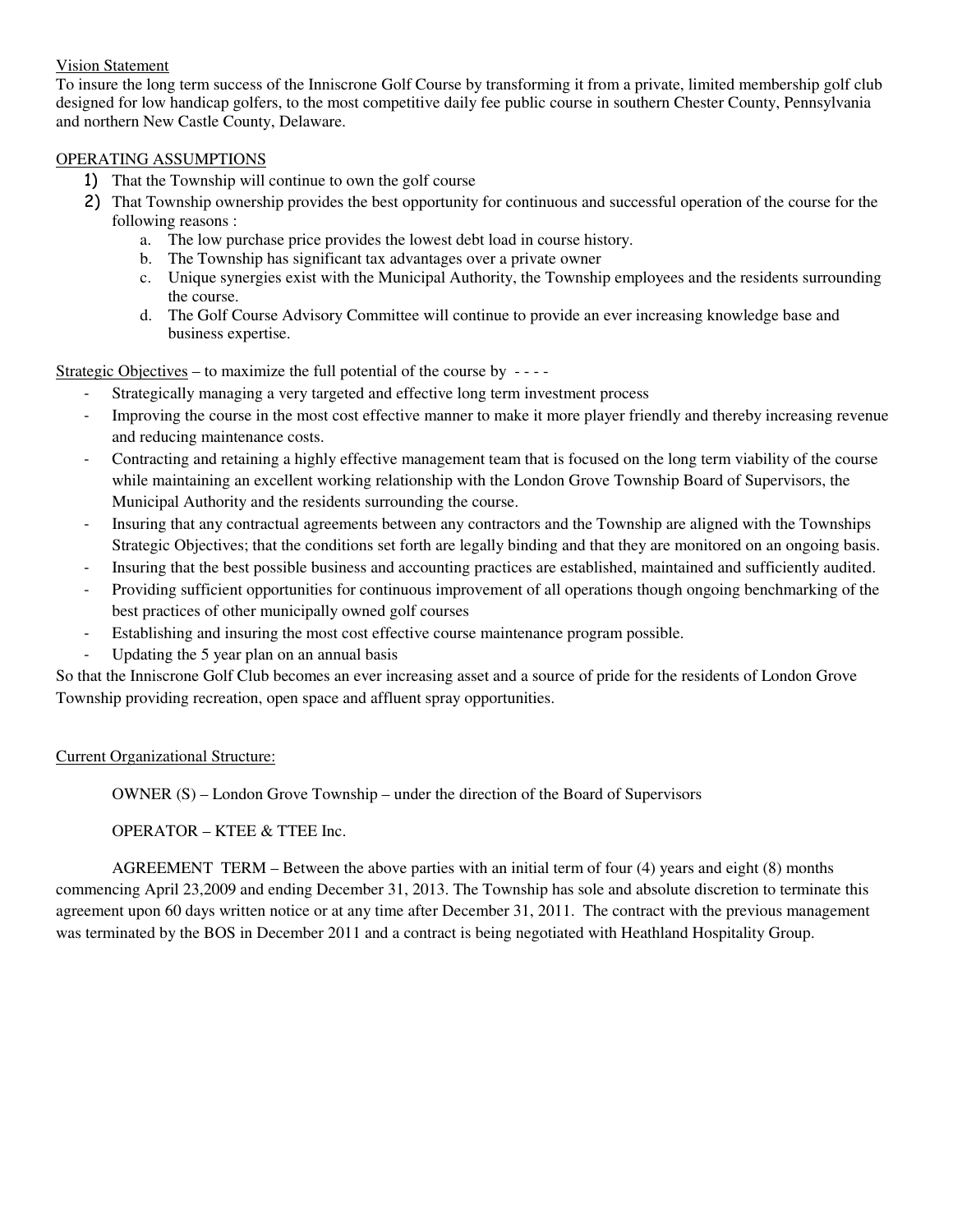#### **Market Analysis**

#### Current State of Golf Industry: research based on NGF(National Golf Foundation) Reports

From the mid-1980s to the turn of the century, the number of golfers grew by about 50% – from 20 million to 30 million golfers. That is very substantial growth – a compound annual growth rate of around 3%. But since the year 2000, the number of golfers plateaued and has been slowly declining, raising concerns about the future. The golf course boom of the 1990s actually pales in comparison to the boom of the 1960s. And, there was a big difference between the 60s and 90s booms with regard to the kinds of courses that were built. The courses built in the 60s were mainly affordable public courses. Conversely, the courses of the 90s were either built in private gated communities, or they were high-end daily fee courses. The effect of this difference on the growth rate of golfers was dramatic – it was about five to six times higher in the 60s. According to the National Golf Foundation, the number of golfers is expected to grow by about three million between now and 2020. This is a growth rate of about 1%, similar to the forecasted growth rate of the general U.S. population. Most of the forecasted growth comes from expected increases in the size of high income/high participation rate clusters, yet the growth of low participation clusters (minorities and women) is also expected to be high. The effect on overall golf participation is subdued because of the low participation rates. The increase in the number of golfers and rounds played over the next 10 years will come, but it will be gradual, and hardly noticeable. At the end of the decade the average number of golfers per golf course may rise by only 150 to 200 golfers. Rounds will increase somewhat more, due to the aging of the population, particularly the baby boomers. Local market conditions will have much more to do with individual course performance than the macroeconomics of the golf business. One or two conversions from private club to public course can make a big difference on a local trade area, as can the closing of one or two courses or clubs. Increases in golfers and rounds will not necessarily lead to proportionate increases in revenues, as aggressive pricing will continue to attract bargain-hunting golfers.

#### Market Segments:

**Private:** The majority of operators say they are doing OK financially. But one in five is seriously challenged – that projects to 750 clubs nationwide. On average, all clubs, regardless of financial health, have seen a drop in memberships and rounds since their peak – memberships are down 13% and rounds are down 17%. "At-risk" clubs (those with a poor financial self-assessment) are down 29% in memberships and 22% in rounds. Furthermore, 57% of at-risk clubs are operating at a loss.

**Municipal**: Municipal Golf tends to get lumped into Public golf. The major impacts you must consider with a municipally owned course versus a privately owned public course are the tax advantages.

**Public**: The number of golfers is up 16% since 1990 while the number of golf facilities is up 24%. The result is the dilution of demand across the supply of golf facilities. Rounds of golf per 18 holes are down about 20% over the same period – almost 8,000 rounds per 18-hole course. These 8,000 rounds make a big difference to golf course operators today. Only about half of course operators report that they are doing well. Nearly 90% of at-risk courses are experiencing operating losses. They have been particularly hard-hit by demand dilution (rounds are off 30%-35% from peak and revenue is off 10%-25%). Many of these courses may be trapped in a downward spiral – 60% report they have lowered their maintenance standards, and almost 90% are deferring capital expenditures

#### Target Market/Clientele:

**Demographics**: According to the NGF's Spending Report (Sept 2002) the prime demographic for golfers is as follows: Golfers who golf more than 25 rounds per year, Have an average score from 80-99, 20+ years golf experience, Male, Household income of over \$75k, age 30-64.

**Geographic's**: It is believed that most golfers have a 30 mile maximum range.

**Current Trends:** The minority/female segmentation is a small but showing the largest growth potential.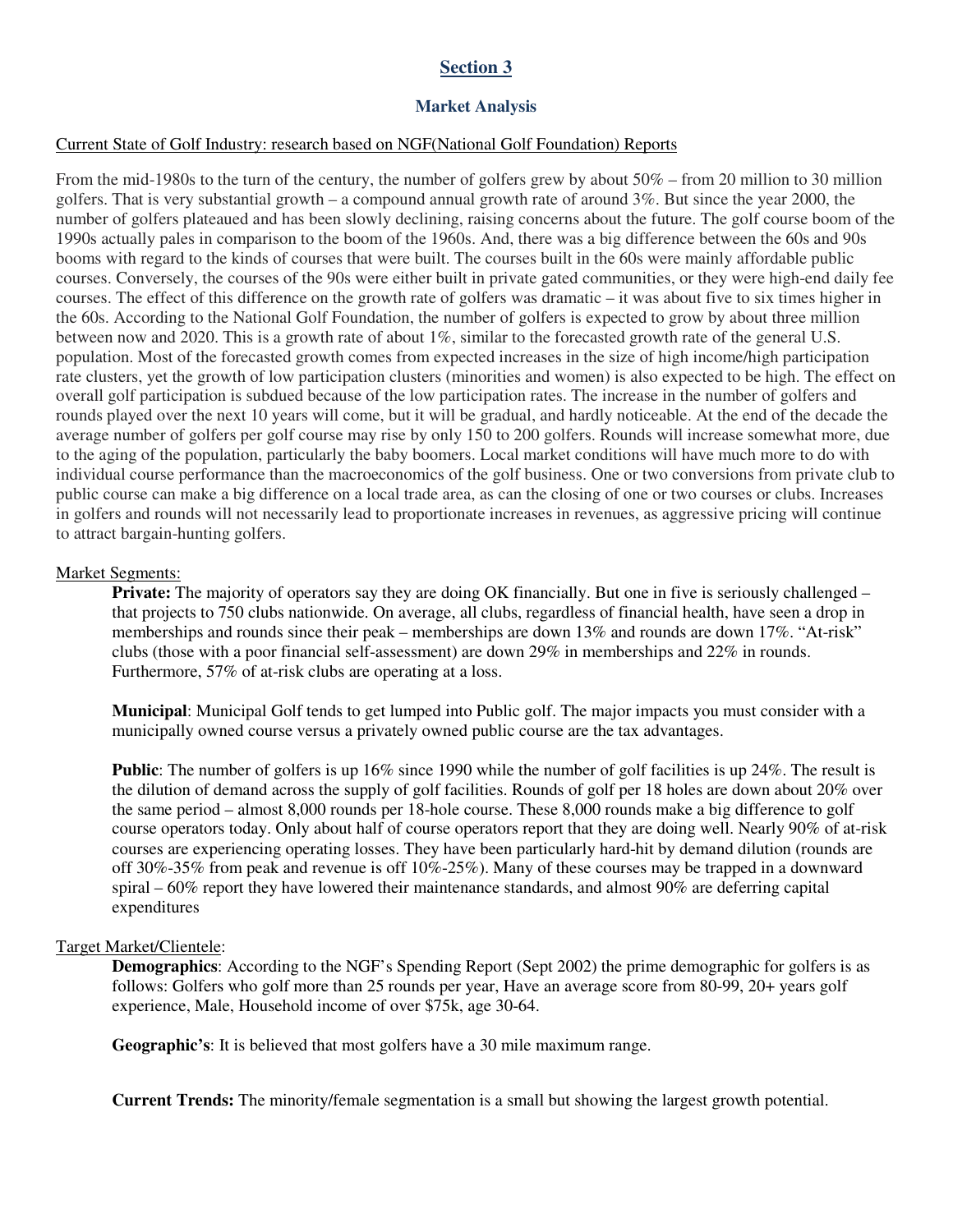## **Competitive Analysis**

## Primary Competitors:

## Loch Nairn, Moccasin Run, Wyncote (all privately owned courses)

## Data Gathering Results:

|                             | Inniscrone      | Ingleside       | Springfield                       | Paxon Hollow    |  |
|-----------------------------|-----------------|-----------------|-----------------------------------|-----------------|--|
| <b>Basic Info</b>           |                 |                 |                                   |                 |  |
| Year Built                  | 1998            | 1958            | 1947                              | 1926            |  |
| <b>Purchase Price</b>       | \$<br>780,000   | \$<br>2,200,000 | \$<br>1,000,000                   | \$<br>1,000,000 |  |
| Last purchase date          | 2009            | 1992            | 1963                              | 1968            |  |
| <b>Current Owner</b>        | LGT             | Caln Twp        | Springfield Twp                   | Marple Twp      |  |
| Yardage(longest)            | 6657            | 5106            | 6018                              | 5709            |  |
| Par                         | 70              | 68              | 71                                | 71              |  |
| Slope rating range          | $119 - 143$     | $107 - 111$     | $122 - 127$                       | $113 - 125$     |  |
|                             |                 |                 |                                   |                 |  |
| Financial                   |                 |                 |                                   |                 |  |
| Avg Annual Revenues         | \$<br>1,000,000 | \$<br>680,000   | \$<br>1,600,000                   | \$<br>1,700,000 |  |
| Avg Annual Expenditures     | \$<br>1,060,000 | \$<br>650,000   | \$<br>1,500,000                   | \$<br>1,400,000 |  |
| 2010 profit/loss            | \$<br>60,000    | \$<br>(15,000)  | \$<br>100,000                     | \$<br>300,000   |  |
| Avg Round per annum         | 20,000          | 25,000          | 32,000                            | 35,000          |  |
|                             |                 |                 |                                   |                 |  |
| Payroll                     |                 |                 |                                   |                 |  |
| Total payroll               | \$<br>550,000   | \$<br>278,500   | \$<br>450,000                     | \$<br>350,000   |  |
|                             |                 |                 |                                   |                 |  |
| Membership                  |                 |                 |                                   |                 |  |
| # of full access members    | 20              | 20              | 40                                |                 |  |
| Avg cost to member          | \$2,300 * Cart  | \$2,100 *cart   | \$1,110 *no cart                  | \$1,300 no cart |  |
| Rack weekday price w/cart   | \$<br>40        | \$<br>30        | \$<br>69                          | \$<br>50        |  |
| Rack weekend price w/cart   | \$<br>49        | \$<br>40        | \$<br>79                          | \$<br>60        |  |
|                             |                 |                 |                                   |                 |  |
| Administration              |                 |                 |                                   |                 |  |
| Golf Committee?             | 7pp             | 5pp             | no                                | 5               |  |
| Who's responsible?          | Twp M anager    |                 | Super/Twp Manager Pro/Twp Manager |                 |  |
|                             |                 |                 |                                   |                 |  |
| <b>Misc</b><br># of bunkers | 52              | 73              |                                   |                 |  |
| Min Competitor              |                 | Moccasin run    | Paxon                             | Springfield     |  |
|                             |                 |                 |                                   |                 |  |
|                             |                 |                 |                                   |                 |  |
|                             |                 |                 |                                   |                 |  |
|                             |                 |                 |                                   |                 |  |
|                             |                 |                 |                                   |                 |  |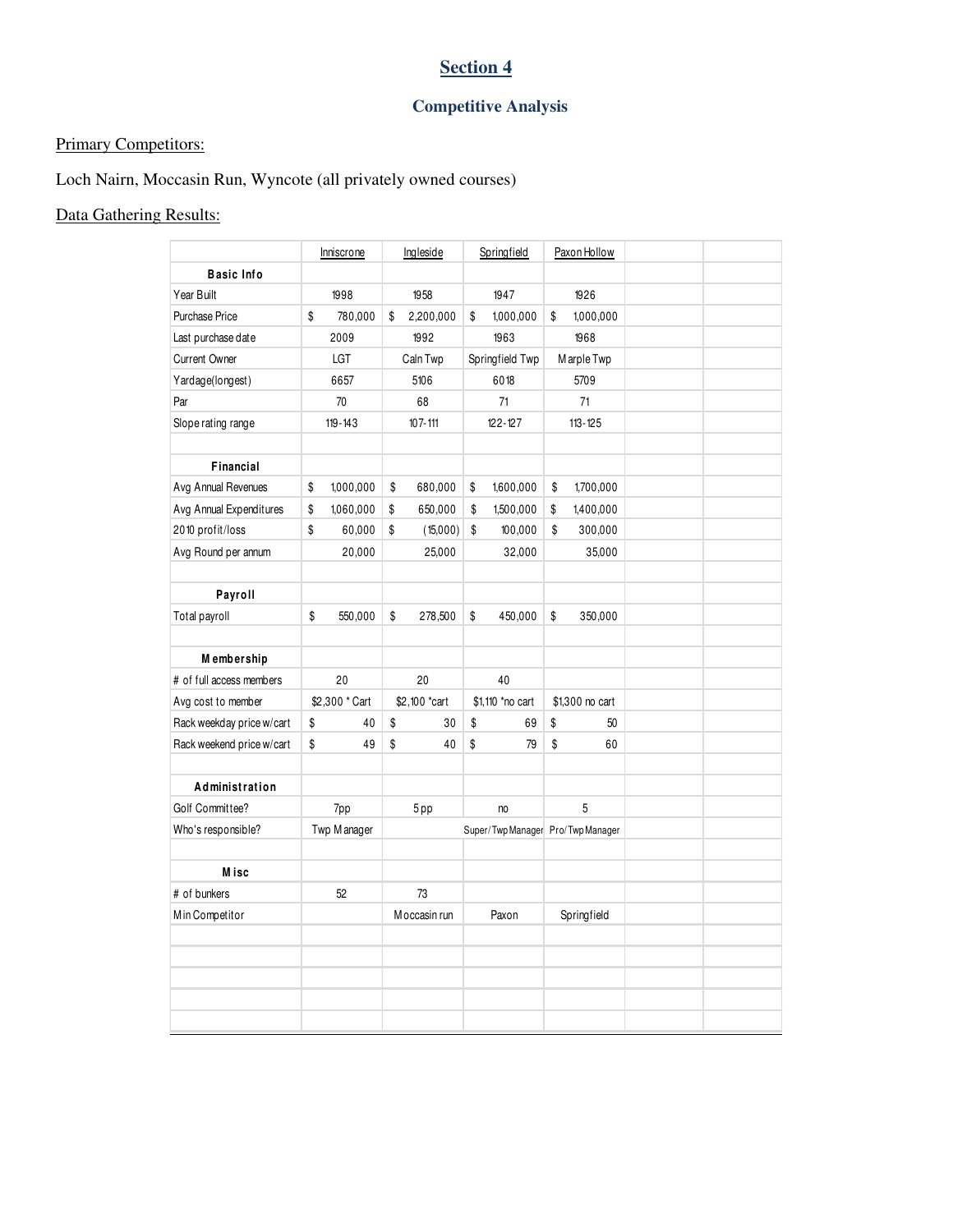#### Competitive Strength's/Weaknesses:

**Product Services**: One of Inniscrone's best assets lies in the challenge of play and beauty of its layout. The challenges are amount of capital improvements, the lack of a true restaurant, and the fact that the course itself is too hard for the average golfer.

**Pricing**: Below is a "rack rate" comparison of area golf courses as of September of 2011.

GREENS FEES COMPARISON – (in descending order by cost and in dollars)

| Highest weekday rate     |    | Highest weekend rate     |    |                          | Weekday senior rate |  |  |
|--------------------------|----|--------------------------|----|--------------------------|---------------------|--|--|
| Deerfield                | 59 | <b>Broad Run</b>         | 75 | Deerfield                | 47                  |  |  |
| Rock Manor               | 59 | Wyncote                  | 70 | Rock Manor               | 46                  |  |  |
| <b>Broad Run</b>         | 55 | Deerfield                | 70 | Wyncote                  | 41                  |  |  |
| Wyncote                  | 52 | Rock Manor               | 69 | <b>Broad Run</b>         | 39                  |  |  |
| Loch Nairn               | 45 | Moc. Run                 | 56 | <i><b>Inniscrone</b></i> | 37                  |  |  |
| DelCastle                | 44 | Loch Nairn               | 55 | DelCastle                | 36                  |  |  |
| Moccasin Rn 42           |    | Pilgrims Oak             | 49 | Loch Nairn               | 35                  |  |  |
| <i><b>Inniscrone</b></i> | 40 | <i><b>Inniscrone</b></i> | 49 | Moccasin Rn              | 34                  |  |  |
| Chisel Creek 39          |    | Chisel Creek             | 49 | Chisel Creek             | 33                  |  |  |
| Pilgrims Oak 39          |    | DelCastle                | 49 | Pilgrims Oak             | 29                  |  |  |

**Growth Possibilities**: There are three ways for operators to grow rounds at the facility**:** 

*(1) Growing Wallet Share* 

Wallet share is different from market share. *Market share* is the percentage of all rounds played in your trade area that are played at your golf facility. *Wallet share* is the percentage of your customers' total rounds that you capture. Typically, the lower the price point, the higher the average wallet share and the lower the number of unique customers. ("Unique customers" means the number of individuals who come into the facility each year, regardless of how many rounds they play.)

Example: Municipal courses with a \$25 green fee frequently have a group of regular customers, retirees on a fixed income who play a lot of rounds. At this course, only 30% of customers might make up 80% of total rounds. At the other end of the spectrum is a course with a high green fee but a lower wallet share and consequently a higher number of unique customers.

Why is all this important? Because, to grow your rounds, you want to target golfers who (a) play a lot of rounds during the course of a year, but (b) only play a small percentage of their rounds at your course (*i.e.*, you are getting a low wallet share from them). How do you find out how many rounds your customers play, and what percentage of rounds they play at your facility? Ask them! Your current best customers are playing medium-to-high annual rounds with a high wallet share. All you have to do is keep them happy. But your best *targets* for increasing rounds are your high-frequency, low wallet-share customers.

*(2) Grow Your Customer Base* **-** Here are three ways to grow your customer base.

(a) Hire a salesperson. They are devoted to growing your customer base by selling outings and banquets, doing community outreach and bringing people to your course any way they can. One big advantage a salesperson has over advertising is that they have accountability and their efforts are track able. This is probably not a feasible idea due to the lack of payroll available.

(b) Word-of-mouth. Get referrals from your best customers. Why will they do this? Because they want to share their experience with their friends.

(c) Advertising. Ads are most useful for capturing golfers who are new to your area; golfers on the fringe of your trade area; and golfers who have never tried your course. Advertising also works to remind occasional customers that you are there.

(d) Great Customer Service will keep them coming back.

(3) Player Development **-** Why is player development a good idea?

- a) Latent demand exists (former golfers who want to return, infrequent players who want to play more, never-evers who wants to start).
- b) You will get high wallet share and loyalty from golfers you develop.
- c) There is a proven return on investment to your facility from players you trained.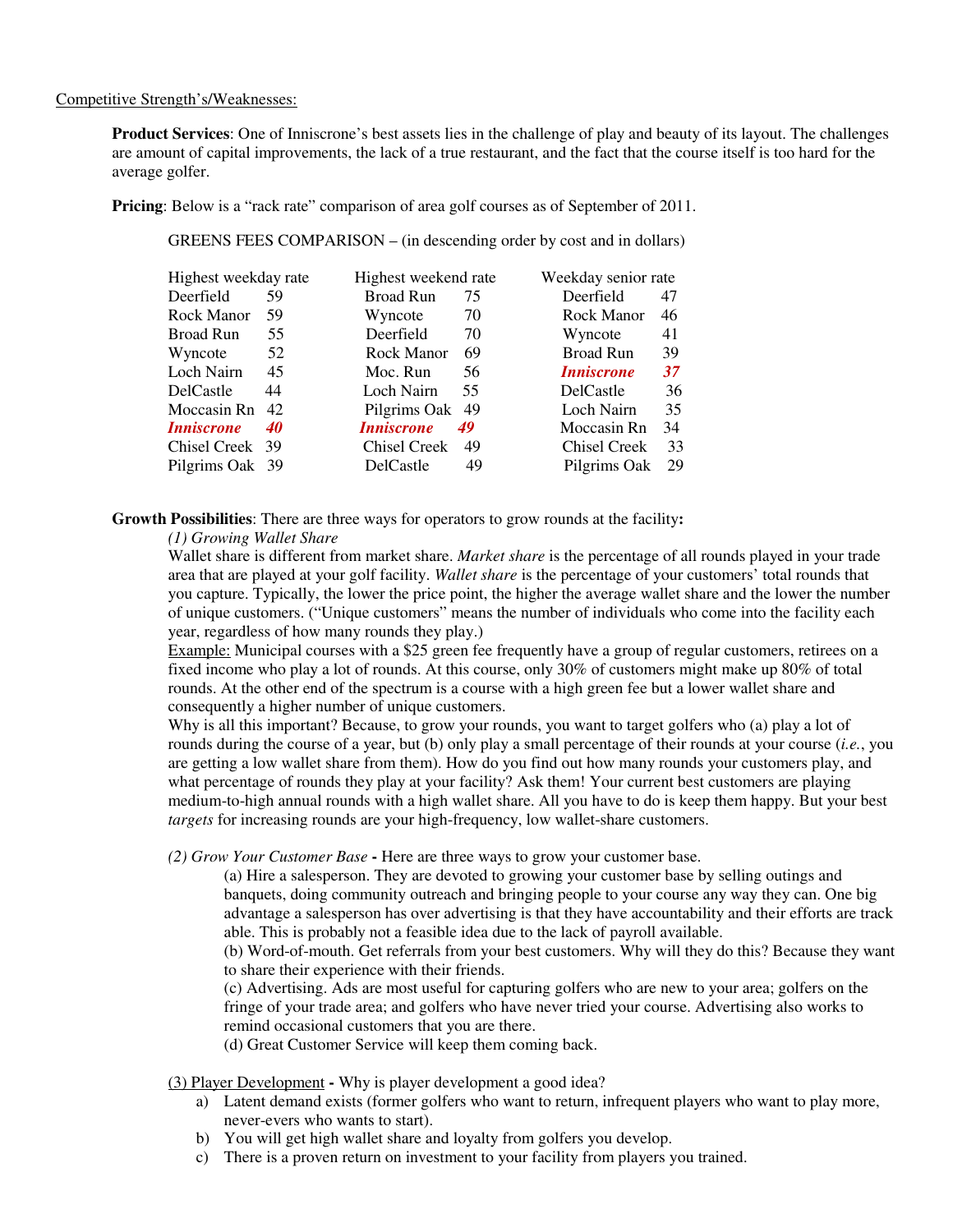#### **Capital Needs**

#### Current Capital List: Updated September, 2011

| <b>Maintenance Building</b>                 |                   |                                   |                                                                       |
|---------------------------------------------|-------------------|-----------------------------------|-----------------------------------------------------------------------|
| <u>Item</u>                                 | <b>Time Frame</b> | <b>Estimated Cost</b>             | <b>Notes</b>                                                          |
| <b>Attic Trusses</b><br>construction.       | Immediate         | \$2,000                           | Need to be strengthened, not built with enough trusses in the initial |
| <b>Exposed Electrical Outlets Immediate</b> |                   | \$500                             | Still required since Twp acquired golf course.                        |
| <b>Exterior Lighting</b>                    | Immediate         | \$500 (twice on list) or $$1,200$ | At least one dawn to dusk light over entrance door.                   |
| <b>HVAC</b>                                 |                   |                                   |                                                                       |
| Access                                      | <b>Short Term</b> | \$1,000                           | Need a ladder to get into the space where the unit is located         |
| Air Break                                   | Immediate         | \$500                             |                                                                       |
| <b>Chemical Building</b>                    | Long Term         | \$14,000                          | Separate building with leak retention to house chemicals.             |
| Water Recycler                              | Long Term         | \$20,000                          | To recycle the water used to wash equipment after use.                |

| <b>Item</b>                        | <b>Time Frame</b>             | <b>Estimated Cost Notes</b> |                |
|------------------------------------|-------------------------------|-----------------------------|----------------|
| AC Condensation Drains Immediate   |                               | \$500                       |                |
| Attic Exposed Insulation Immediate |                               | \$8,000                     |                |
| Dryer Venting                      | Immediate                     | \$500                       |                |
| Insulation                         | <b>Short Term</b>             | \$5,000                     |                |
| Recessed Lighting                  | Immediate                     | \$1,000                     |                |
| HVAC - 3 units                     | <b>Short Term</b>             | $$10,000$ per unit          | (Inefficiency) |
| ADA Compliance                     | Building is not in compliance |                             |                |

4 items on the previous list have been completed.

| Item        | Time Frame           | <b>Estimated Cost</b> |
|-------------|----------------------|-----------------------|
| Parking Lot | <b>High Priority</b> | \$50,000              |
| Cart Barn   | High priority        | \$47,000              |

#### **Equipment ( in prioritized order)**

**Pro Shop Building** 

**Entrance** 

#### **Item Time Frame Estimated Cost Notes**

New management group to evaluate equiptment and report their findings. Initial evaluation from Heathland is that the current equiptment is adequate for immediate operations. Plan should be amended to reflect long term equipment needs.

| <b>Golf Course Infrastructure</b>          |            |                             |  |  |  |  |  |  |
|--------------------------------------------|------------|-----------------------------|--|--|--|--|--|--|
| <b>Item</b>                                | Time Frame | <b>Estimated Cost Notes</b> |  |  |  |  |  |  |
| <b>Bridge Abutments</b>                    |            |                             |  |  |  |  |  |  |
| Irrigation computer and satellites upgrade |            | \$67,820                    |  |  |  |  |  |  |
| Irrigation pump station                    |            | \$120,000                   |  |  |  |  |  |  |

#### **Straw Model of Course Improvements**

A "Straw Model" of course improvements was developed from combining the common ideas from the reports provided from Hanse, Jackson, PGA, and Atlantic Irrigation. We have attached this Straw Model of course improvements as an attachment as well to be found on the LGT web site under the Golf Advisory Committee Page. The new management company will require additional time to review the recommended changes and report their findings. In addition to the straw model a "bucket list" was also formed to keep track of the wish list items needed on or around the course that may be in the immediate plan.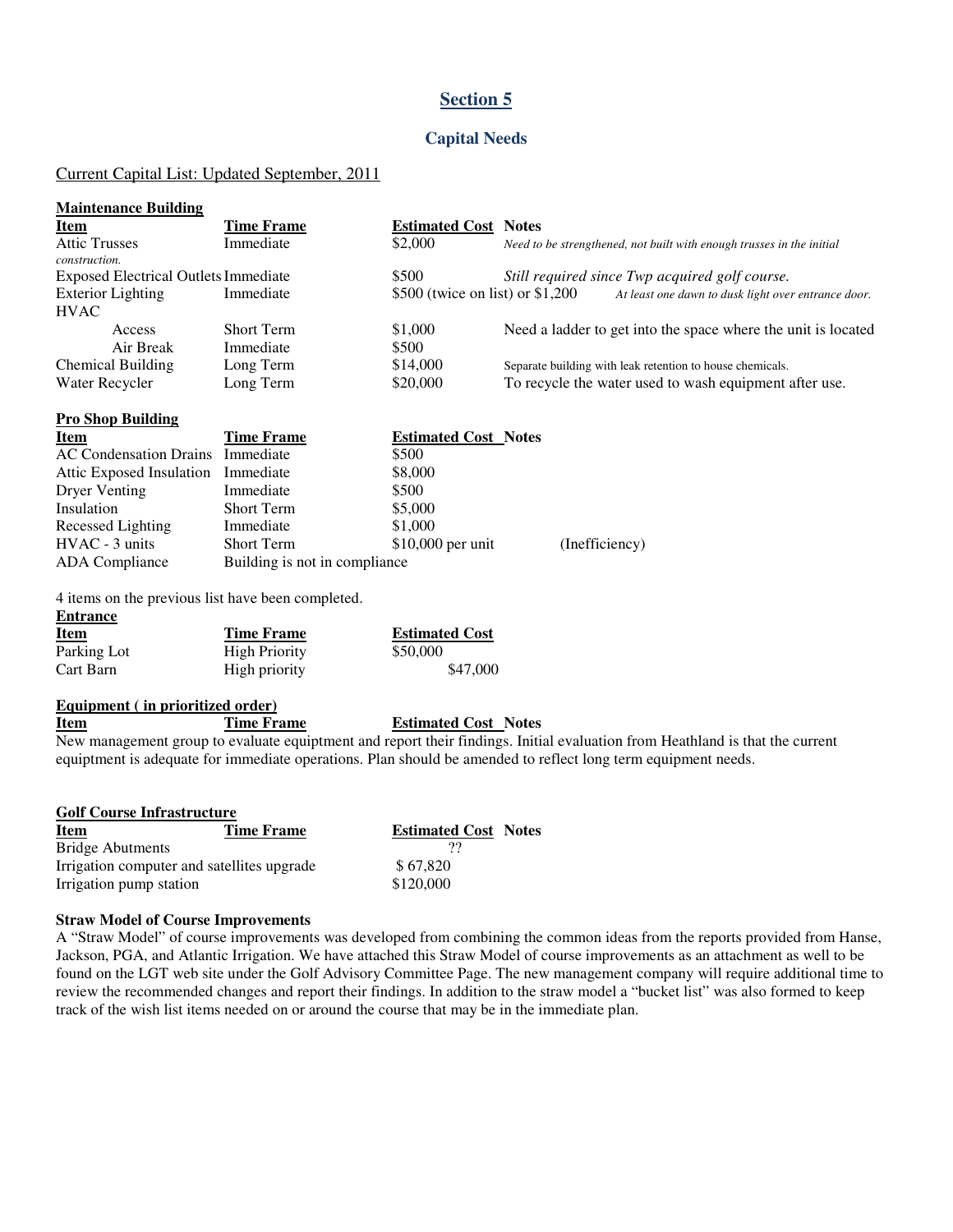### Recommended Timeframes for Capital Improvements (Schedule):

The following assumptions are made with this capital expenditure schedule- A) The Township should allocate an additional \$200,000 to be used for immediate capital improvements. The rest is based on the 5 year financial forecast in Section 8. The "Rent Schedule" and debt service is calculated on this scenario of borrowing an additional \$200,000. The following timeline will have a direct impact on the way the course is marketed.

## **2012**

| 1. Parking Lot & Cart Barn                | \$100,000 |
|-------------------------------------------|-----------|
| 2. Golf Course Improvements (Straw Model) | \$100,000 |

## **2013**

- 1. Allocate \$20,000 ( or whatever profit is available) to future capital at end of year.
- 2. Revisit amount available in Capital and re-prioritize list.

## **2014**

- 1. Allocate \$30,000 ( or whatever profit is available) to future capital at end of year.
- 2. Revisit amount available in Capital and re-prioritize list.

## **2015**

- 1. Allocate \$40,000 ( or whatever profit is available) to future capital at end of year.
- 2. Revisit amount available in Capital and re-prioritize list. By 2015 the capital fund should have at least \$110,000.
- 3. Allocate \$30,000 to Pump Station. This is a bookkeeping exercise but we should start planning on this expense now.
- 4. Allocate \$20,000 to Irrigation Computer and Satellites upgrade. This is a bookkeeping exercise but we should start planning on this expense now.

## **2016**

- 1. Allocate \$55,000 ( or whatever profit is available) to future capital at end of year.
- 2. Revisit amount available in Capital and re-prioritize list. By 2015 the capital fund should have at least \$115,000.
- 3. Allocate \$30,000 to Pump Station. This is a bookkeeping exercise but we should start planning on this expense now. This exercise should put us in a position to have the funds necessary to replace the Pump Station by end of 2018.
- 4. Allocate \$20,000 to Irrigation Computer and Satellites upgrade. This is a bookkeeping exercise but we should start planning on this expense now. This exercise should put us in a position to have the funds necessary to replace the Irrigation Computer by end of 2017.
- 5. Initiate \$65,000 in additional course renovations from Jackson Report

If the Township cannot immediately allocate the \$200,000 in Capital Monies they should seriously consider at a minimum handling the parking lot and cart barn, then reorganize and allocate an annual allowance towards the capital plan as recommended by this committee.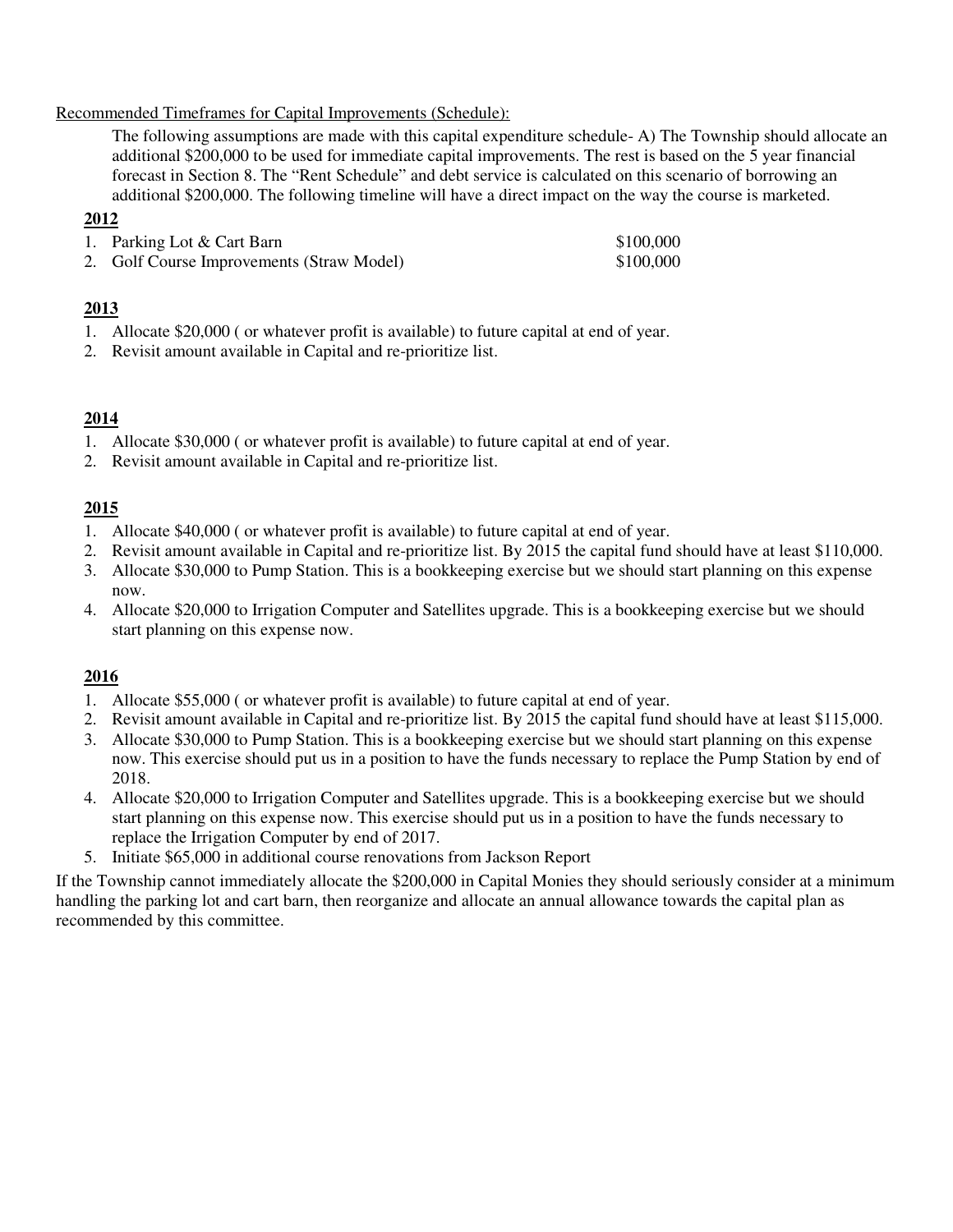



Current Model is committed to \$345,000 in gauranteed salaries for 2011. That guaranteed number does not include the hourly wages inccured in season. It is widely agreed that for a seasonal business such as golf course operations this number is too high.Total budgeted Salaries for 2011 are \$479,558. 2010 actual payroll was \$521,860 total. Payroll numbers do not reflect taxes paid by employer.

|                   | '09 Income              | '10 Income        | '11 Income   | '09 Expenses | '10 Expenses      | '11 Expenses     |  |
|-------------------|-------------------------|-------------------|--------------|--------------|-------------------|------------------|--|
|                   |                         |                   |              |              |                   |                  |  |
| January           |                         | 107,292.61<br>\$. | \$43,674.23  |              | 142,737.52<br>\$  | 41,402.82<br>\$  |  |
| February          |                         | 10,300.10<br>\$.  | \$10,577.33  |              | 50,475.33<br>\$   | 42,107.26<br>\$  |  |
| March             |                         | \$<br>24,593.91   | \$30,891.36  |              | \$<br>58,267.61   | 47,895.90<br>\$  |  |
| April             |                         | 93,110.35<br>\$.  | \$75,321.36  |              | \$<br>82,505.03   | 78,127.38<br>\$  |  |
| May               |                         | 111,731.25<br>\$  | \$127,933.78 |              | 111,039.87<br>\$  | 118,355.49<br>\$ |  |
| June              | \$171,008.99            | 136,682.40<br>\$  | \$141,865.64 | \$84,932.97  | 123,068.45<br>\$  | 130,993.78<br>\$ |  |
| July              | \$194,842.48            | 130,249.46<br>Ş.  | \$161,836.01 | \$95,305.22  | 119,324.47<br>\$. | 139,141.80<br>Ś. |  |
| August            | \$191,286.84            | 132,845.32<br>\$. | \$117,506.05 | \$93,255.98  | 126,880.17<br>\$  | 103,052.74<br>\$ |  |
| September         | \$132,284.52            | 108,885.25<br>\$  | \$86,203.03  | \$72,288.01  | 119,014.15<br>Ś.  | 78,234.98<br>\$  |  |
| October           | \$88,524.72             | 71,524.16<br>\$   | \$64,513.41  | \$59,999.39  | 78,956.52<br>\$   | 82,818.82<br>\$  |  |
| November          | \$ (142, 201.66) \$     | 55,710.98         | \$39,326.31  | \$70,961.37  | 74,056.10<br>\$   | 46,666.12<br>Ś   |  |
| December          | \$<br>$(252.63)$ \$     | 82,198.80         |              | \$225,891.24 | \$<br>39,246.43   |                  |  |
|                   |                         |                   |              |              |                   |                  |  |
| <b>Totals</b>     | \$635,493.26            | \$1,065,124.59    | \$899,648.51 | \$702,634.18 | \$1,125,571.65    | 908,797.09<br>\$ |  |
|                   |                         |                   |              |              |                   |                  |  |
| 2009 total Rounds |                         | 13,465            |              |              |                   |                  |  |
| 2010 Total Rounds |                         | 21,907            |              |              |                   |                  |  |
|                   | 2011 Rounds (end of Aug | 15,650            |              |              |                   |                  |  |

#### Financial History Chart: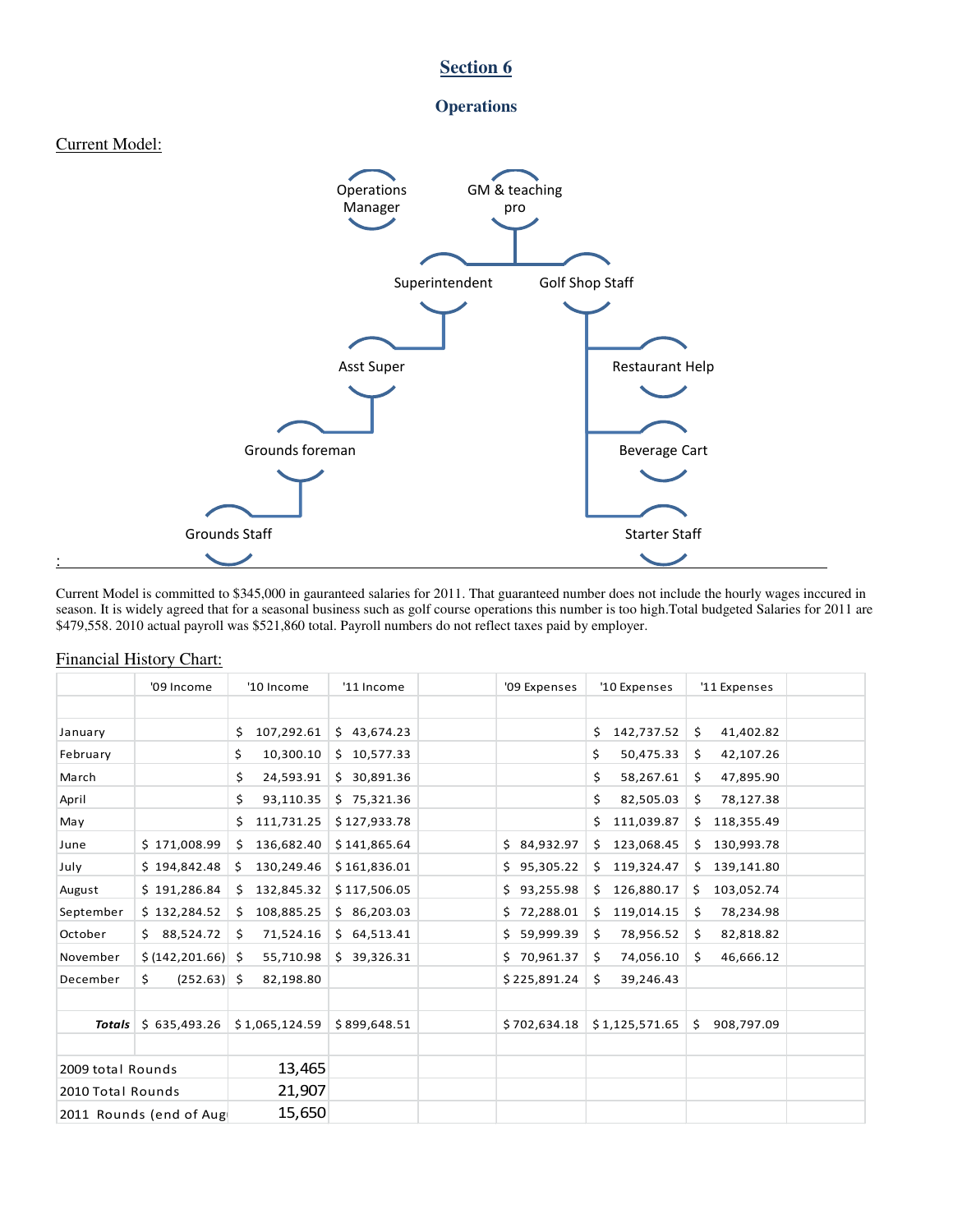### **Possible Models**

#### Lease Course Outright to Operator:

*Annual Rent Structure*: We would need to structure the lease payments to balance out the debt service plus capital expenses. This might make this option unrealistic to potential operators as our capital wish list is significant, and our debt service averages \$80,000 a year for the next five years. See our Capital list to see the significance of the financial implications.

*Capital Improvements Responsibility:* This would be negotiated alongside of the monthly lease payment. Longer term leases are structured so that the lessee is responsible for a high amount of capital infrastructure, while short term leases are set up to feel the course out and tend to include known capital into the lease payments.

*Financial Reporting*: Financial reporting would be recommended only so that the Township can ensure that the lessee is in sound financial shape and also current with accounts payable. Annual Audits would be required.

*Pros/Cons*: Leasing the course to an operator for a straight monthly fee is an option, although not recommended by the golf committee at this time. One of the major advantages of a lease is that you would have minimal involvement and also reduce financial risk. One of the major downsides to a lease is the fear of running the shape of the course down to unacceptable levels. We could structure the contract in such a way to define standards to avoid that; but then we are talking about some sort of oversight, something that works against an advantage of this option.

#### Management Company (similar to current model):

*Annual Rent Structure*: Rent should be \$70,000 for 2012, \$80,000 for 2013, \$85,000 for 2014, \$85,000 for 2015, and \$85,000 for 2016. This covers the debt service of the loan, and around \$10,000 in annual salaries for oversight from Manager and Controller. Once debt service (Loan) is paid off, rent should stay in force.

*Capital Improvements Structure*: London Grove Township would be fully responsible for all capital expenditures, whether it's from the operating account or the Twp General Fund.

*Total Employees and Salary*: Total Payroll should be no greater than 50% of sales. The "sweet spot" for optimal profit would be the 35%-45% range. Payroll should be incorporated into the monthly reporting procedures as it is one of the single greatest expenses regarding this operation.

*Financial Reporting*: Financial reporting would be recommended on a monthly basis and should include a P&L overview, budget comparison, review of labor cost, and corrective action plan if the financials are not in line the approved budget.. Annual Audits would be required.

*Pros/Cons*: This option allows you to defer the management responsibilities to an outside contractor while keeping the potential to financial benefits on the table. Several area golf courses run their clubs in an efficient manner and have proven to be able to give back to the Twp General Fund.

#### Twp Employees Run Course:

*Total Employees/Required Salaries/Cost of Benefits*:13 to 20 employees would be required and most likely full benefits would be necessary.

*Pros/Cons*: This option would create total control for the Township but would also create a massive payroll because of the benefits. That being said, most of the local municipally owned courses we documented operate under that structure. Interestingly enough Springfield is actually unionized. Annual Medical Benefits Cost on average Single - \$9,432, Employee & Child - \$16,392, Employee & Spouse - \$21,720, Employee & Family - \$27,696.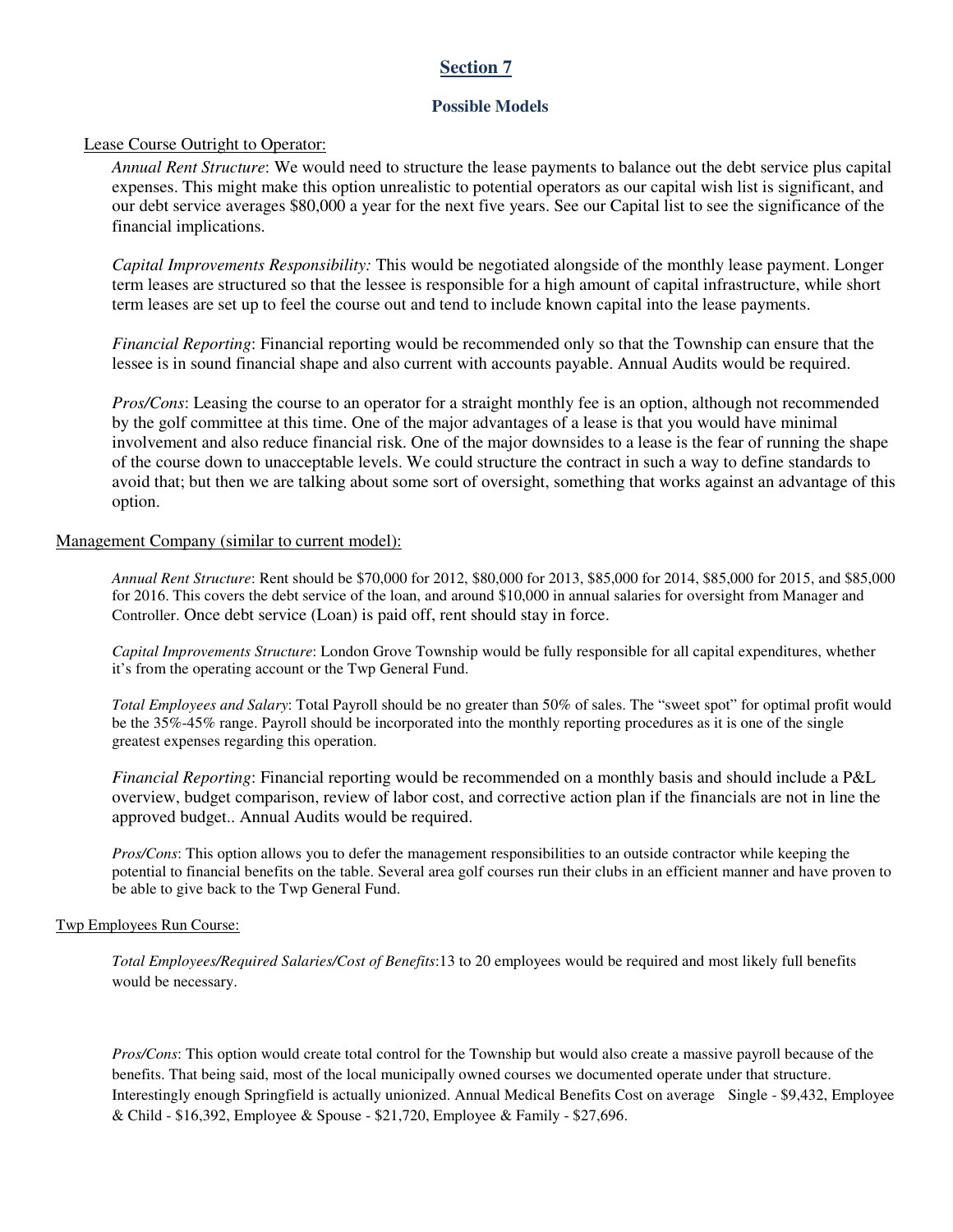## **Recommended Model for Next Year**

#### Management Company Model:

## **Acceptable Labor percentage/ Identify Key salary positions:**

The *acceptable labor cost* as a percent to sales should be in the 35%-50% range. We have identified several area clubs who are able to micromanage the labor costs and maintain a low labor cost in the 35%- 45% range. This would be the ideal range, and since this is a seasonal business affected by weather we also recognize that there may be time periods whereas a 50% labor cost is necessary. As with any business, this is one of the single largest expenses and should be closely monitored by the management company and reported back to the township on a monthly basis. Under the Management Company model we recognize 10 key areas of employment as follows

- 1. General Manager
- 2. House Manager
- 3. Superintendent
- 4. Assistant Superintendent
- 5. Head Golf Pro
- 6. Assistant Golf Pro
- 7. Golf Course Maintenance staff
- 8. Restaurant Staff
- 9. Beverage Cart Staff
- 10. Bag/Cart Staff

Recommended total labor expense of \$380,000, or 43% (based on 2012 projected net revenue of \$881,250)

#### **Township Capital Responsibilities (outside of operating account)**

The township should expect to spend some money from the general fund to help manage this asset. That being said, we would also recommend that all expenses related to the golf course be accounted for in the operating budget. This will increase the transparency for township residents and reduce confusion regarding who is responsible for what. This is only feasible if the operating budget can maintain a positive cash flow.

**New Recommended Contract:** The contract will need to be run through the Twp Solicitor and Bond Company. The committee recognizes that the when the BOS moves to renegotiate a new contract with a management company they should keep in mind the following:

- There should be no "profit or loss" sharing in the agreement. DelVal's Bonds could be deemed taxable if this is included.
- Revenues need to be better defined. Is lesson money part of the revenue? If so then it needs to become part of the gross revenues. If lesson monies are received by the operator as compensation than that money should go through payroll as well.
- Annual "profit or deficit:" is subject to adjustment based on external audit.
- Section 21.2 and 35.1 need to be clarified and combined.
- The township needs to understand that certain items defined in the contract need to be included in the Township's budget. They include and may not be limited to:
	- o Insurance
	- o Annual audit
	- o Maintenance of the parking lot, bridges, and cart paths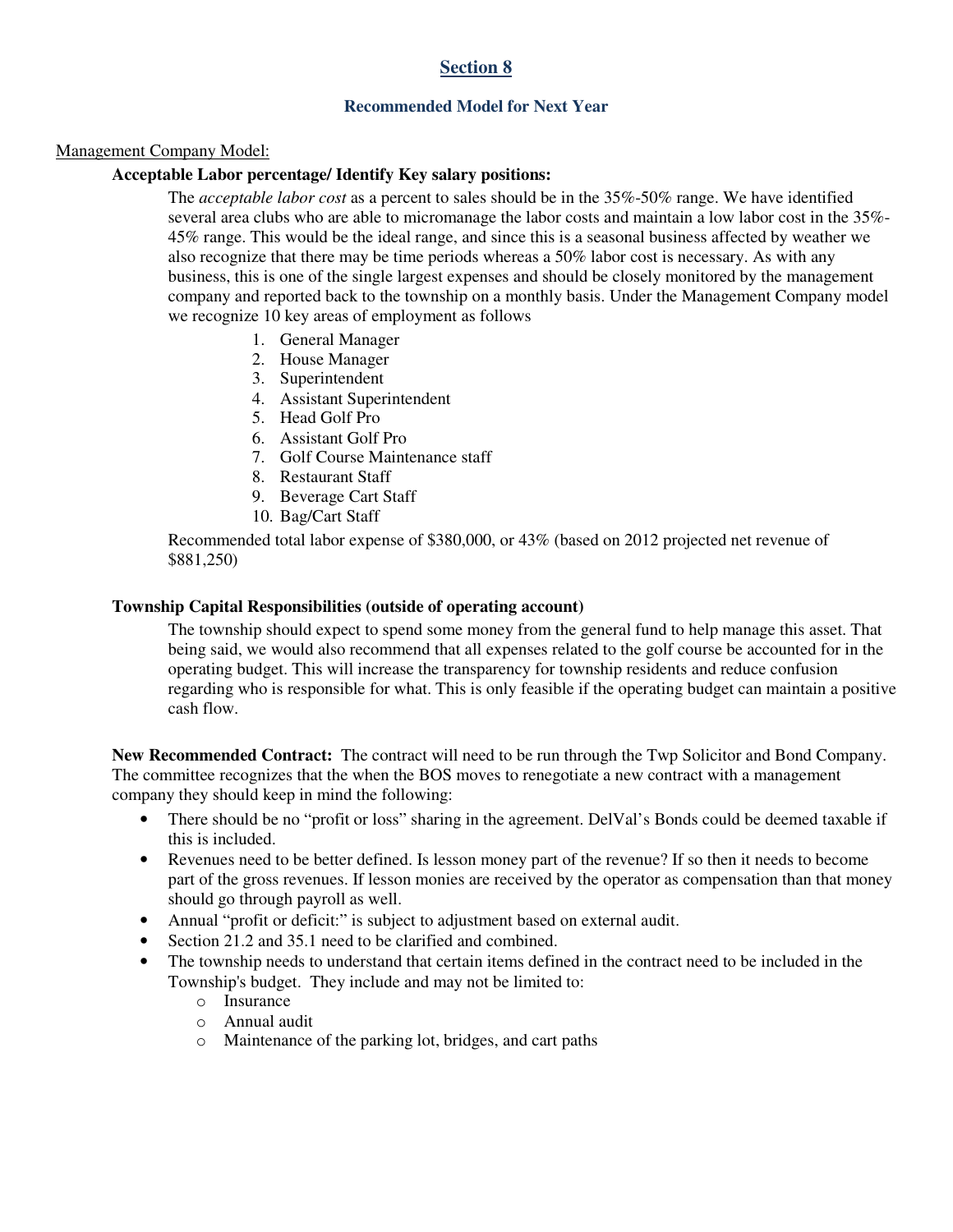## **5 year projected financials under recommended model:**

|                                                                                    | 2012         | 2013      | 2014         | 2015         | 2016         |  |  |
|------------------------------------------------------------------------------------|--------------|-----------|--------------|--------------|--------------|--|--|
| <b>REVENUES</b>                                                                    |              |           |              |              |              |  |  |
| Memberships                                                                        | \$120,000    | \$126,000 | \$132,300    | \$138,915    | \$145,861    |  |  |
| Green fees                                                                         | 655,000      | 687,750   | 722,138      | 758,244      | 796,157      |  |  |
| Driving range                                                                      | 18,000       | 18,900    | 19,845       | 20,837       | 21,879       |  |  |
| Lessons                                                                            | 20,000       | 21,000    | 22,050       | 23,153       | 24,310       |  |  |
| Food and beverages                                                                 | 95,000       | 99,750    | 104,738      | 109,974      | 115,473      |  |  |
| Golf shop                                                                          | 100,000      | 105,000   | 110,250      | 115,763      | 121,551      |  |  |
| Cost of sales                                                                      | (126, 750)   | (133,088) | (139, 742)   | (146, 729)   | (154, 065)   |  |  |
| <b>Total Revenues</b>                                                              | 881,250      | 925,313   | 971,578      | 1,020,157    | 1,071,165    |  |  |
|                                                                                    |              |           |              |              |              |  |  |
| <b>EXPENSES</b>                                                                    |              |           |              |              |              |  |  |
|                                                                                    |              |           |              |              |              |  |  |
| Payroll                                                                            | 396,563      | 416,391   | 437,210      | 459,071      | 482,024      |  |  |
| Payroll taxes                                                                      | 39,656       | 41,639    | 43,721       | 45,907       | 48,202       |  |  |
| Lesson expense                                                                     | 18,000       | 18,540    | 19,096       | 19,669       | 20,259       |  |  |
| Grounds maintenance                                                                | 150,000      | 154,500   | 159,135      | 163,909      | 168,826      |  |  |
| Maintenance equipmer                                                               | 20,000       | 20,600    | 21,218       | 21,855       | 22,510       |  |  |
| Golf cart equipment                                                                | 40,000       | 41,200    | 42,436       | 43,709       | 45,020       |  |  |
| Insurance                                                                          | 12,000       | 12,360    | 12,731       | 13,113       | 13,506       |  |  |
| Rent                                                                               | 70,000       | 80,000    | 85,000       | 85,000       | 85,000       |  |  |
| <b>Utilities</b>                                                                   | 33,300       | 34,299    | 35,328       | 36,388       | 37,479       |  |  |
| Advertising                                                                        | 5,000        | 5,150     | 5,305        | 5,464        | 5,628        |  |  |
| Administrative expens                                                              | 33,400       | 34,402    | 35,434       | 36,497       | 37,592       |  |  |
| Township expenses                                                                  | 25,000       | 25,750    | 26,523       | 27,318       | 28,138       |  |  |
| Annual audit                                                                       | 16,000       | 16,480    | 16,974       | 17,484       | 18,008       |  |  |
| Other                                                                              | 4,000        | 4,120     | 4,244        | 4,371        | 4,502        |  |  |
| <b>Total Expenses</b>                                                              | 862,919      | 905,431   | 944,354      | 979,753      | 1,016,696    |  |  |
|                                                                                    |              |           |              |              |              |  |  |
| <b>Net Revenues</b>                                                                | 18,331<br>\$ | \$19,882  | \$<br>27,224 | \$<br>40,404 | \$<br>54,469 |  |  |
|                                                                                    |              |           |              |              |              |  |  |
| Assumptions:                                                                       |              |           |              |              |              |  |  |
| Food, beverage and golf shop sales have 35% gross profit.                          |              |           |              |              |              |  |  |
| Payroll is 45% of Total Revenues.                                                  |              |           |              |              |              |  |  |
| Payroll taxes are 10% of Payroll.                                                  |              |           |              |              |              |  |  |
| Township expenses are for golf carts, cart paths, bridges and parking lot.         |              |           |              |              |              |  |  |
| For the years 2013-2016 revenues increase by 5% through fee and round increases.   |              |           |              |              |              |  |  |
| Expenses increase for inflation, 3%, except Payroll which is 48% of Total Revenues |              |           |              |              |              |  |  |
| Projection excludes incentive payments.                                            |              |           |              |              |              |  |  |
|                                                                                    |              |           |              |              |              |  |  |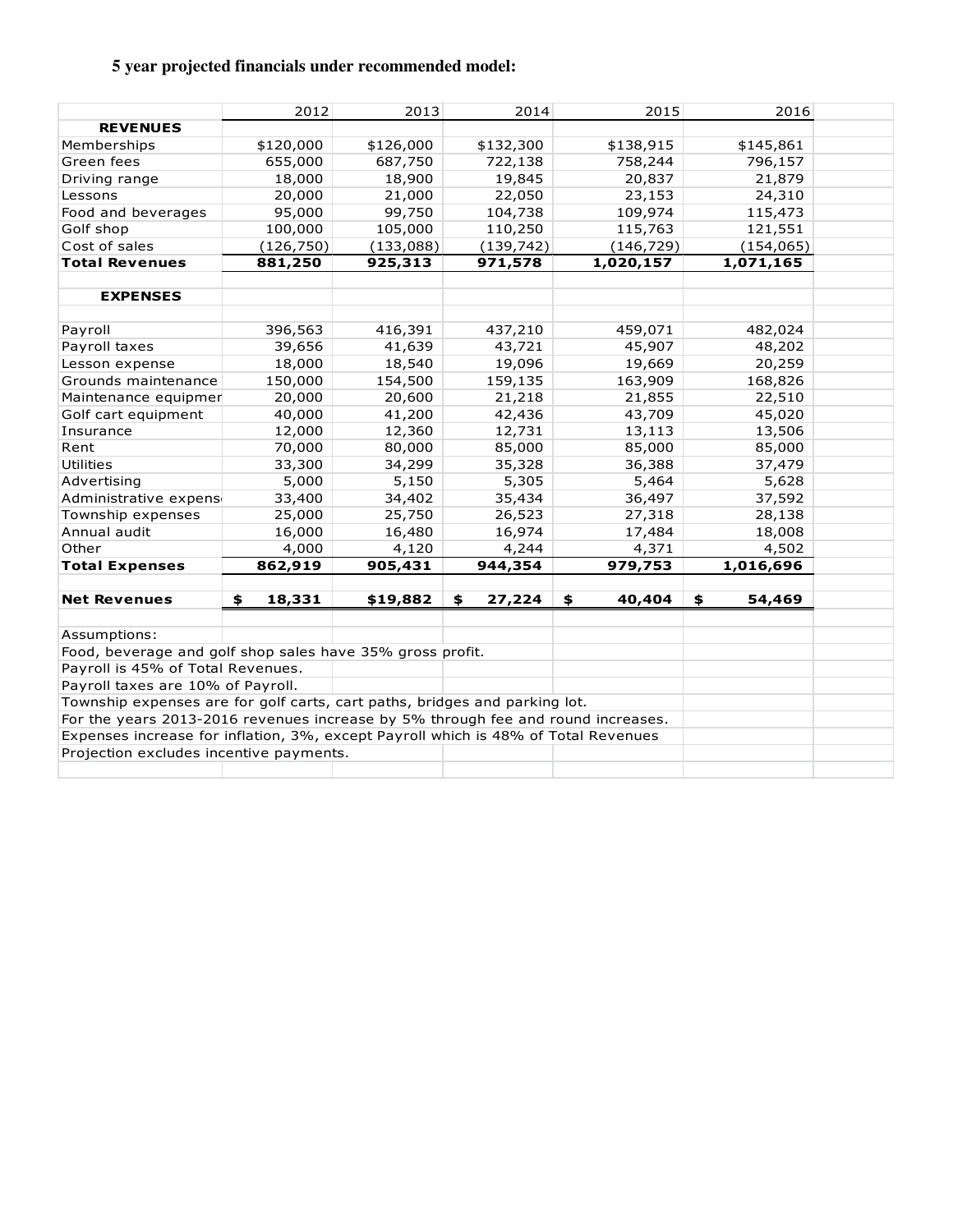#### Suggested Model Diagram



Notes:

- 1. Recommended Model should have no more than \$260,000 in guaranteed salary<br>2. This model will reduce Bi-weekly payroll down to just under \$10,000. Your "ot
- This model will reduce Bi-weekly payroll down to just under \$10,000. Your "other" payroll expenses are seasonal as business requires.